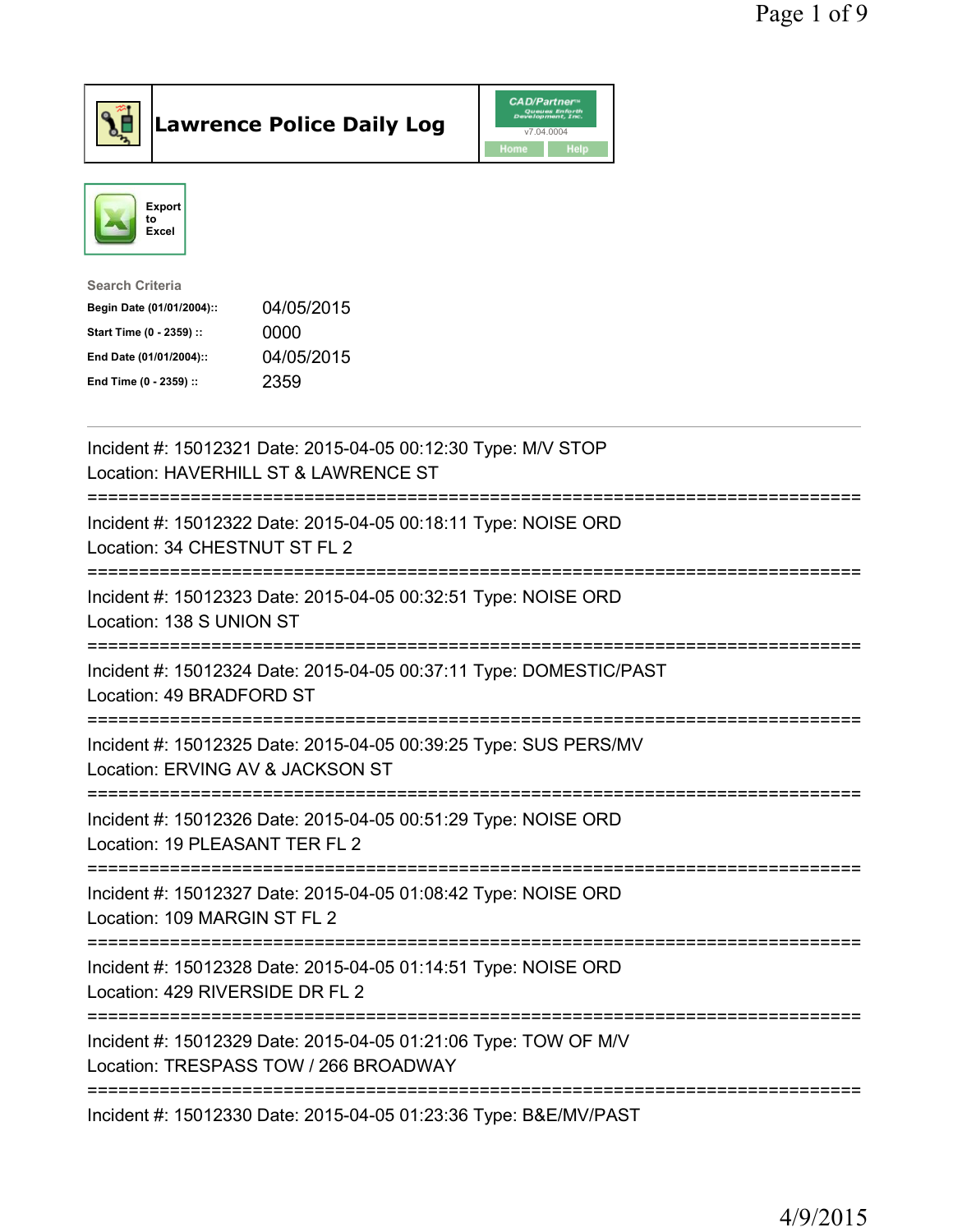| Location: 1 MILL ST                                                                                                                     |
|-----------------------------------------------------------------------------------------------------------------------------------------|
| Incident #: 15012331 Date: 2015-04-05 01:27:56 Type: DOMESTIC/PROG<br>Location: 9 GROTON ST #5                                          |
| Incident #: 15012332 Date: 2015-04-05 01:44:38 Type: TOW OF M/V<br>Location: TRESPASS TOW / 81 OAK ST<br>============================== |
| Incident #: 15012333 Date: 2015-04-05 01:47:11 Type: M/V STOP<br>Location: HAVERHILL ST & WEST ST                                       |
| ===========================<br>Incident #: 15012334 Date: 2015-04-05 01:53:38 Type: M/V STOP<br>Location: COMMON ST & NEWBURY ST        |
| Incident #: 15012335 Date: 2015-04-05 01:55:54 Type: M/V STOP<br>Location: BENNINGTON ST & PARK ST                                      |
| Incident #: 15012337 Date: 2015-04-05 01:56:32 Type: MAN DOWN<br>Location: 5 WILLOUGHBY ST                                              |
| Incident #: 15012336 Date: 2015-04-05 01:56:56 Type: MAL DAMAGE<br>Location: 31 WOODLAND ST                                             |
| Incident #: 15012338 Date: 2015-04-05 02:05:11 Type: M/V STOP<br><b>Location: CENTRAL BRIDGE</b>                                        |
| Incident #: 15012339 Date: 2015-04-05 02:10:01 Type: ASSSIT AMBULANC<br>Location: 19 WINTER ST                                          |
| Incident #: 15012340 Date: 2015-04-05 02:13:55 Type: M/V STOP<br>Location: MANCHESTER ST & WEST ST                                      |
| Incident #: 15012341 Date: 2015-04-05 02:16:31 Type: LOUD NOISE<br>Location: 12 BENNINGTON ST FL 2                                      |
| ===============================<br>Incident #: 15012342 Date: 2015-04-05 02:17:47 Type: M/V STOP<br>Location: PARKER ST & SALEM ST      |
| Incident #: 15012343 Date: 2015-04-05 02:18:50 Type: LOUD NOISE<br>Location: 46 HAVERHILL ST                                            |
| Incident #: 15012344 Date: 2015-04-05 02:30:02 Type: DOMESTIC/PROG<br>Location: 113 GARDEN ST FL 1                                      |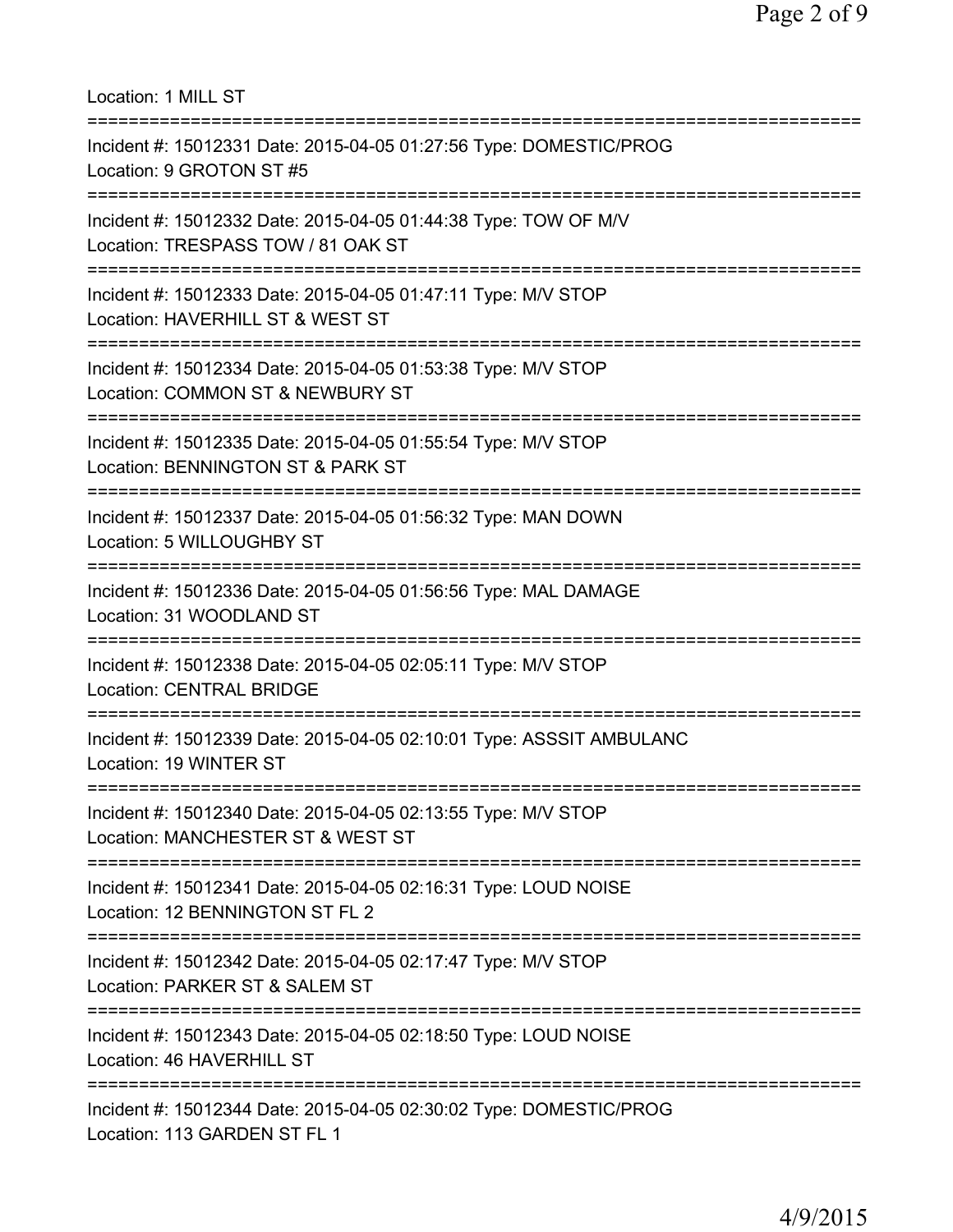| Incident #: 15012346 Date: 2015-04-05 02:35:57 Type: MISSING PERS<br>Location: 10 CURRIER ST                                                                |
|-------------------------------------------------------------------------------------------------------------------------------------------------------------|
| Incident #: 15012345 Date: 2015-04-05 02:36:31 Type: M/V STOP<br>Location: BROADWAY & ESSEX ST<br>==========================<br>=========================== |
| Incident #: 15012347 Date: 2015-04-05 02:41:02 Type: M/V STOP<br>Location: FRANKLIN ST & METHUEN ST                                                         |
| Incident #: 15012348 Date: 2015-04-05 02:49:54 Type: M/V STOP<br>Location: 73 WINTHROP AV                                                                   |
| Incident #: 15012349 Date: 2015-04-05 02:53:10 Type: M/V STOP<br>Location: HAVERHILL ST & JACKSON ST                                                        |
| ======================<br>Incident #: 15012350 Date: 2015-04-05 02:53:39 Type: FIGHT<br>Location: ALDEN CT & WEST ST<br>=======================             |
| Incident #: 15012351 Date: 2015-04-05 02:54:51 Type: M/V STOP<br>Location: BROOKFIELD ST & GROTON ST                                                        |
| Incident #: 15012352 Date: 2015-04-05 02:57:14 Type: UNWANTEDGUEST<br>Location: 11 LAWRENCE ST #302                                                         |
| Incident #: 15012353 Date: 2015-04-05 03:06:07 Type: TOW OF M/V<br>Location: TRESPASS TOW / 119 THOREAU WAY                                                 |
| Incident #: 15012354 Date: 2015-04-05 03:08:23 Type: TOW OF M/V<br>Location: TRESPASS TOW / 125 AMESBURY ST<br>=====================================        |
| Incident #: 15012355 Date: 2015-04-05 03:24:09 Type: UNWANTEDGUEST<br>Location: 11 LAWRENCE ST FL 205                                                       |
| Incident #: 15012356 Date: 2015-04-05 03:37:24 Type: B&E/MV/PAST<br>Location: 74 BYRON AV                                                                   |
| Incident #: 15012357 Date: 2015-04-05 03:46:35 Type: M/V STOP<br>Location: FULTON ST & HAVERHILL ST                                                         |
| Incident #: 15012358 Date: 2015-04-05 04:08:12 Type: TOW OF M/V<br>Location: TRESPASS TOW / 37 CAMELLA TEOLI WY                                             |
|                                                                                                                                                             |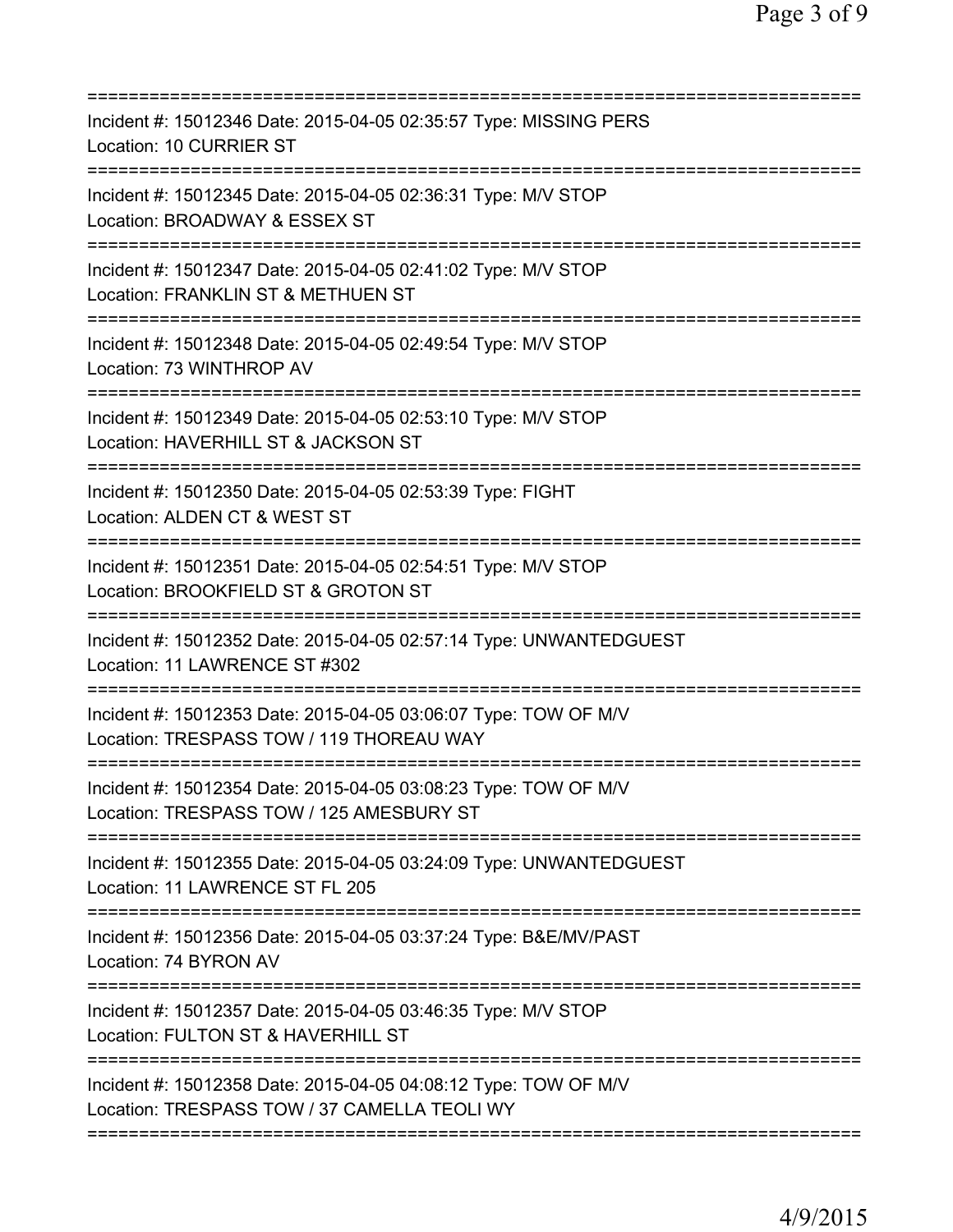| Incident #: 15012359 Date: 2015-04-05 05:51:06 Type: ALARM/BURG<br>Location: BONANZA MARKET / 181 JACKSON ST                          |
|---------------------------------------------------------------------------------------------------------------------------------------|
| Incident #: 15012360 Date: 2015-04-05 06:15:46 Type: AUTO ACC/PI<br>Location: COMMON ST & LAWRENCE ST                                 |
| Incident #: 15012361 Date: 2015-04-05 06:55:25 Type: MEDIC SUPPORT<br>Location: 105 S UNION ST                                        |
| Incident #: 15012362 Date: 2015-04-05 07:13:40 Type: SPECIAL CHECK<br>Location: MCDONALDS / 50 BROADWAY<br>================           |
| Incident #: 15012363 Date: 2015-04-05 07:15:40 Type: M/V STOP<br>Location: COMMON ST & UNION ST<br>============                       |
| Incident #: 15012364 Date: 2015-04-05 07:44:34 Type: ALARM/BURG<br>Location: LAWRENCE SENIOR CENTER / 155 HAVERHILL ST                |
| Incident #: 15012365 Date: 2015-04-05 07:46:40 Type: M/V STOP<br>Location: HAVERHILL ST & UNION ST                                    |
| Incident #: 15012366 Date: 2015-04-05 07:57:25 Type: SPECIAL CHECK<br>Location: 205 BROADWAY<br>======================                |
| Incident #: 15012367 Date: 2015-04-05 08:02:06 Type: M/V STOP<br>Location: COMMON ST & UNION ST                                       |
| Incident #: 15012368 Date: 2015-04-05 08:04:12 Type: SUICIDE ATTEMPT<br>Location: 2 NIGHTINGALE CT                                    |
| Incident #: 15012369 Date: 2015-04-05 08:25:38 Type: M/V STOP<br>Location: COMMON ST & NEWBURY ST                                     |
| Incident #: 15012370 Date: 2015-04-05 08:33:33 Type: M/V STOP<br>Location: CANAL ST & UNION ST<br>============<br>:================== |
| Incident #: 15012371 Date: 2015-04-05 09:18:27 Type: LOUD NOISE<br>Location: 18 BEACON ST #7                                          |
| :=================<br>Incident #: 15012372 Date: 2015-04-05 09:46:01 Type: 209A/SERVE<br>Location: 279 PARK ST #3                     |
| ====================<br>Incident #: 15012373 Date: 2015-04-05 09:50:09 Type: 209A/SERVE                                               |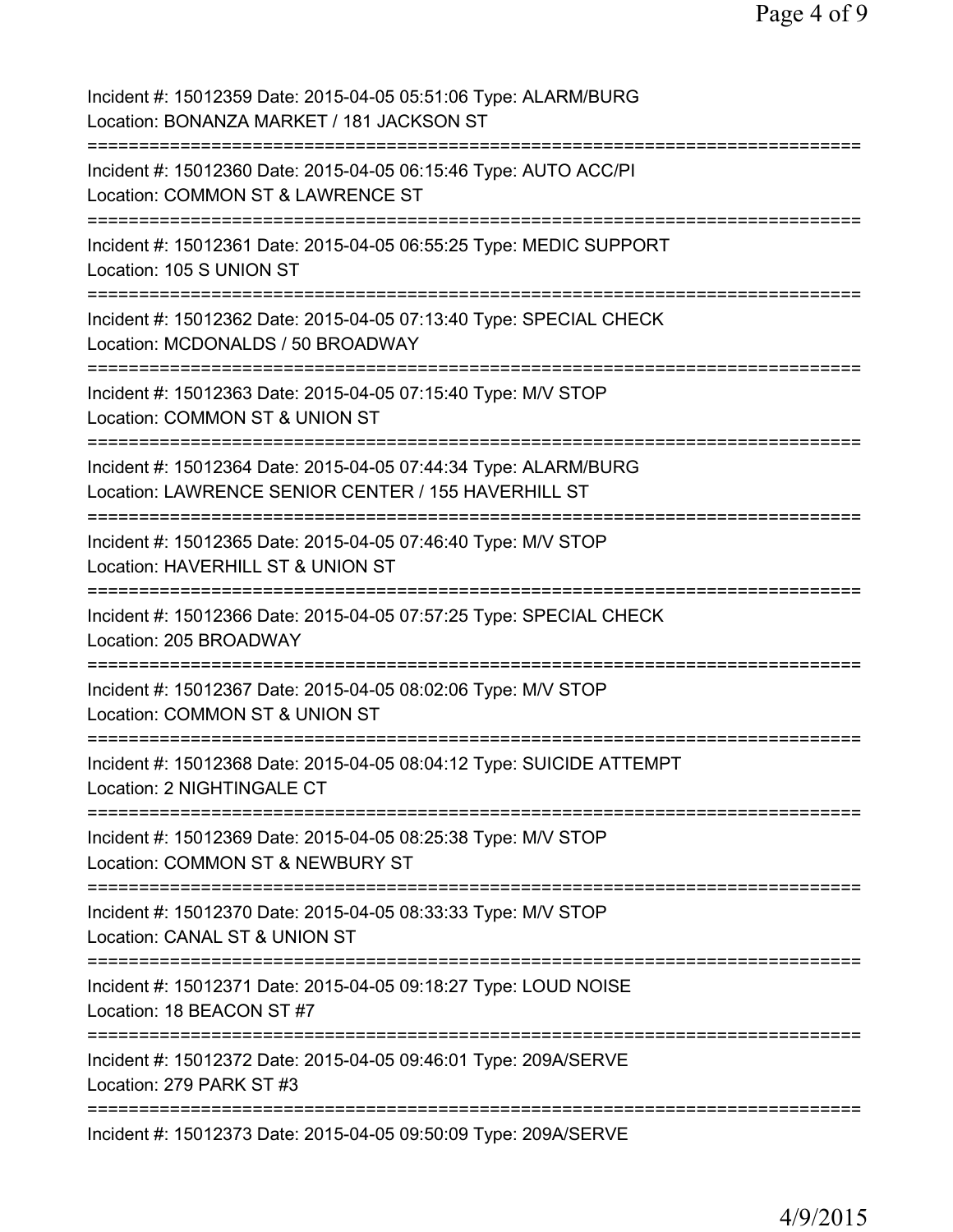Location: 22 KENDALL ST =========================================================================== Incident #: 15012374 Date: 2015-04-05 09:50:41 Type: ALARMS Location: 65 MERRIMACK ST UNIT 1 =========================================================================== Incident #: 15012375 Date: 2015-04-05 09:54:23 Type: UNWANTEDGUEST Location: 17 DURHAM ST FL 2 =========================================================================== Incident #: 15012376 Date: 2015-04-05 10:16:37 Type: ALARMS Location: ARLINGTON SCHOOL / 150 ARLINGTON ST =========================================================================== Incident #: 15012377 Date: 2015-04-05 11:14:10 Type: M/V STOP Location: AMESBURY ST & HAVERHILL ST =========================================================================== Incident #: 15012378 Date: 2015-04-05 11:18:46 Type: MISSING PERS Location: 120 BOWDOIN ST =========================================================================== Incident #: 15012379 Date: 2015-04-05 11:28:57 Type: ANIMAL COMPL Location: 277 SALEM ST =========================================================================== Incident #: 15012380 Date: 2015-04-05 11:34:51 Type: A&B PROG Location: WEATHERBEE SCHOOL / 75 NEWTON ST =========================================================================== Incident #: 15012381 Date: 2015-04-05 11:42:14 Type: DRUG VIO Location: 108 NEWBURY ST =========================================================================== Incident #: 15012382 Date: 2015-04-05 13:05:12 Type: AUTO ACC/UNK PI Location: S BROADWAY & SALEM ST =========================================================================== Incident #: 15012383 Date: 2015-04-05 13:05:18 Type: AUTO ACC/UNK PI Location: S BROADWAY & CROSBY =========================================================================== Incident #: 15012385 Date: 2015-04-05 13:18:15 Type: STOLEN PROP Location: 23 BODWELL ST =========================================================================== Incident #: 15012384 Date: 2015-04-05 13:19:02 Type: ALARMS Location: SALAZAR RESIDENCE / 71 HAVERHILL ST =========================================================================== Incident #: 15012386 Date: 2015-04-05 13:33:24 Type: M/V STOP Location: 513 CANAL ST =========================================================================== Incident #: 15012387 Date: 2015-04-05 13:46:05 Type: UNKNOWN PROB Location: CENTRAL BRIDGE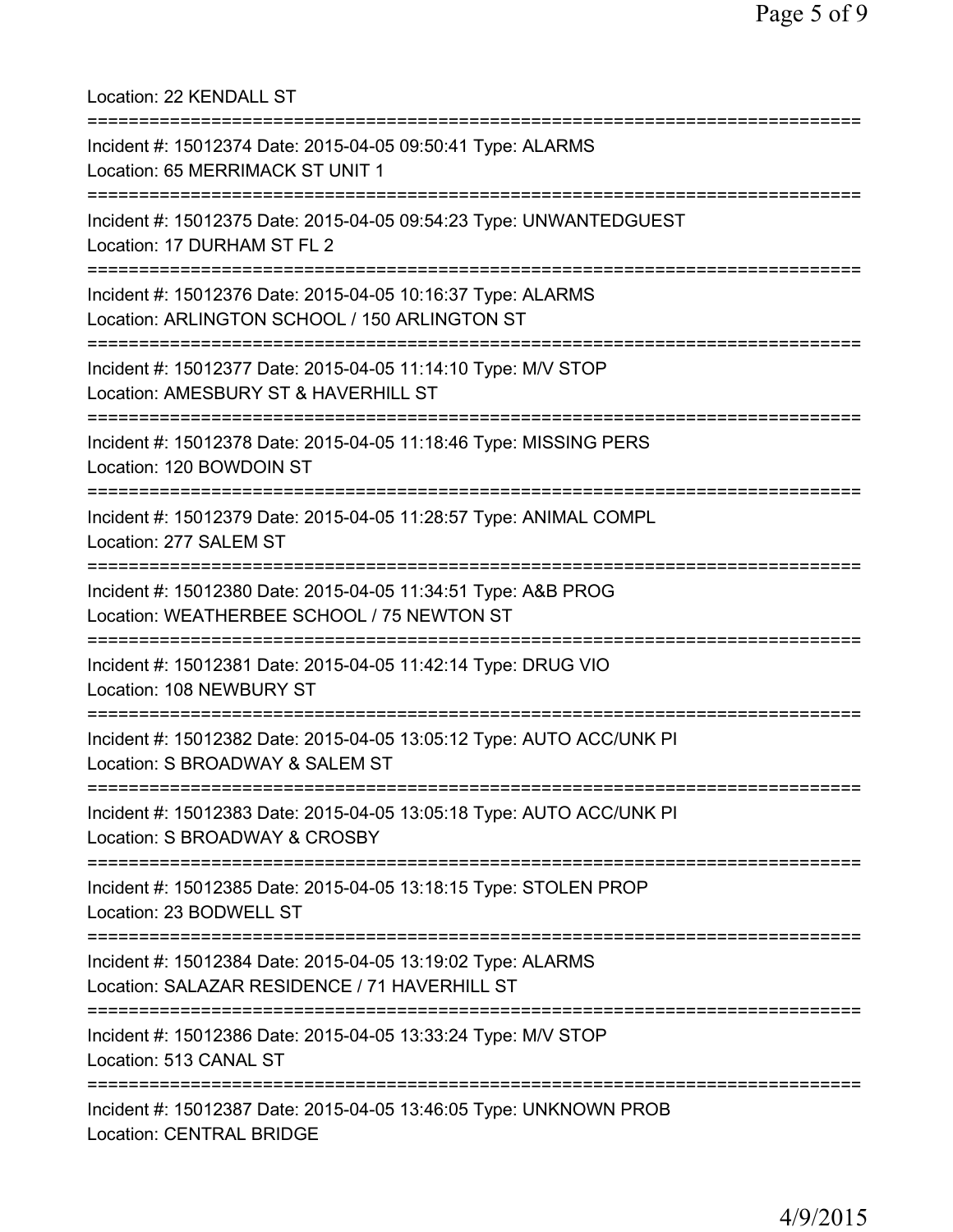| Incident #: 15012388 Date: 2015-04-05 13:50:53 Type: GENERAL SERV<br>Location: 301 HOWARD ST                                                                                               |
|--------------------------------------------------------------------------------------------------------------------------------------------------------------------------------------------|
| Incident #: 15012389 Date: 2015-04-05 14:06:31 Type: ALARMS<br>Location: MALDONADO RESIDENCE / 141 OXFORD ST<br>======================================<br>================================ |
| Incident #: 15012390 Date: 2015-04-05 14:15:47 Type: ALARMS<br>Location: 599 CANAL ST                                                                                                      |
| Incident #: 15012391 Date: 2015-04-05 14:28:57 Type: CK WELL BEING<br>Location: 141 AMESBURY ST #207                                                                                       |
| Incident #: 15012392 Date: 2015-04-05 14:42:45 Type: ALARMS<br>Location: 258 E HAVERHILL ST                                                                                                |
| Incident #: 15012393 Date: 2015-04-05 15:04:38 Type: AUTO ACC/NO PI<br>Location: JACKSON ST & PARK ST                                                                                      |
| =========================<br>Incident #: 15012394 Date: 2015-04-05 15:15:29 Type: DISTURBANCE<br>Location: 320 S BROADWAY                                                                  |
| Incident #: 15012395 Date: 2015-04-05 15:35:09 Type: LARCENY/PAST<br>Location: SUPER LIQUORS / 35 S BROADWAY<br>=====================================                                      |
| Incident #: 15012396 Date: 2015-04-05 15:37:41 Type: DISTURBANCE<br>Location: 29 STATE ST                                                                                                  |
| Incident #: 15012397 Date: 2015-04-05 15:43:38 Type: DOMESTIC/PROG<br>Location: 8 CONDUIT ST                                                                                               |
| ;=====================================<br>Incident #: 15012398 Date: 2015-04-05 15:58:28 Type: MEDIC SUPPORT<br>Location: 120 BOWDOIN ST                                                   |
| Incident #: 15012399 Date: 2015-04-05 16:44:29 Type: LIC PLATE STO<br>Location: LAWRENCE ST & OAK                                                                                          |
| Incident #: 15012400 Date: 2015-04-05 16:50:22 Type: B&E/ATTEMPY<br>Location: 190 PHILLIPS ST                                                                                              |
| Incident #: 15012401 Date: 2015-04-05 16:52:19 Type: MAL DAMAGE<br>Location: 157 WASHINGTON ST                                                                                             |
|                                                                                                                                                                                            |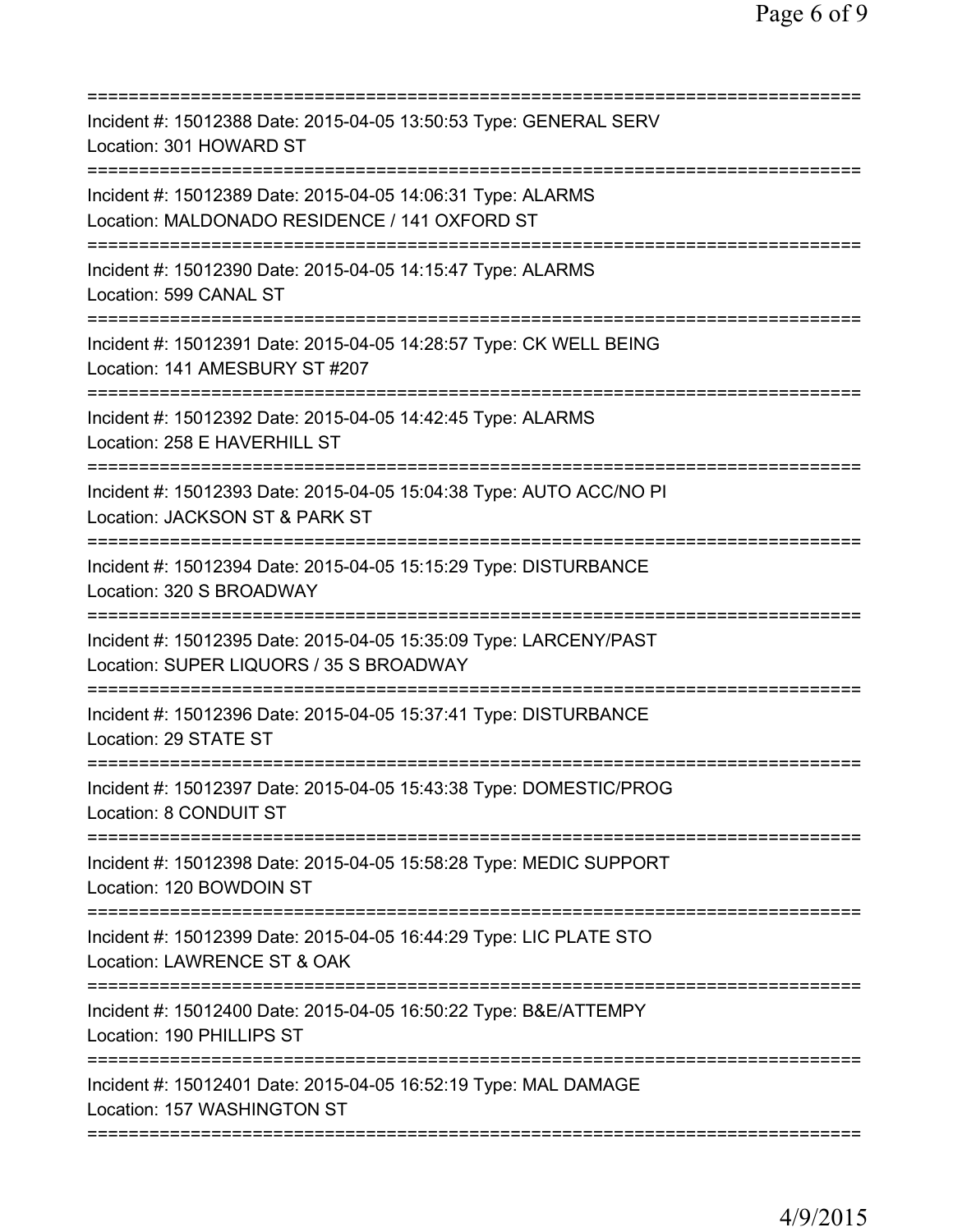| Incident #: 15012402 Date: 2015-04-05 17:30:20 Type: M/V STOP<br>Location: BROADWAY & CANAL ST                       |
|----------------------------------------------------------------------------------------------------------------------|
| Incident #: 15012403 Date: 2015-04-05 17:30:51 Type: M/V STOP<br>Location: ANDOVER ST & S BROADWAY                   |
| Incident #: 15012404 Date: 2015-04-05 17:32:09 Type: M/V STOP<br>Location: 165 LAWRENCE ST                           |
| Incident #: 15012405 Date: 2015-04-05 17:41:37 Type: AUTO ACC/NO PI<br>Location: 36 PHILLIPS ST                      |
| Incident #: 15012407 Date: 2015-04-05 17:47:41 Type: A&B PAST<br>Location: LAWRENCE BOYS + GIRLS CLUB / 136 WATER ST |
| Incident #: 15012406 Date: 2015-04-05 17:49:23 Type: TOW OF M/V<br>Location: 20 KNOX ST                              |
| Incident #: 15012408 Date: 2015-04-05 17:57:13 Type: MEDIC SUPPORT<br>Location: 1 WILLOUGHBY ST<br>===============   |
| Incident #: 15012409 Date: 2015-04-05 18:08:10 Type: SUS PERS/MV<br>Location: 27 BYRON AV                            |
| Incident #: 15012410 Date: 2015-04-05 18:17:13 Type: A&B PAST<br>Location: 245 BROADWAY #24                          |
| Incident #: 15012411 Date: 2015-04-05 18:18:41 Type: SUS PERS/MV<br>Location: COLUMBIA GAS / 55 MARSTON ST           |
| Incident #: 15012412 Date: 2015-04-05 18:33:52 Type: SPECIAL CHECK<br>Location: VALLEY TOWING / null                 |
| Incident #: 15012413 Date: 2015-04-05 18:38:13 Type: DISTURBANCE<br>Location: 139 WATER ST                           |
| Incident #: 15012414 Date: 2015-04-05 18:51:55 Type: SUS PERS/MV<br>Location: RAIL YARD / ANDOVER                    |
| Incident #: 15012415 Date: 2015-04-05 18:53:49 Type: NOISE ORD<br>Location: 210 ABBOTT ST                            |
| Incident #: 15012416 Date: 2015-04-05 19:15:48 Type: M/V STOP                                                        |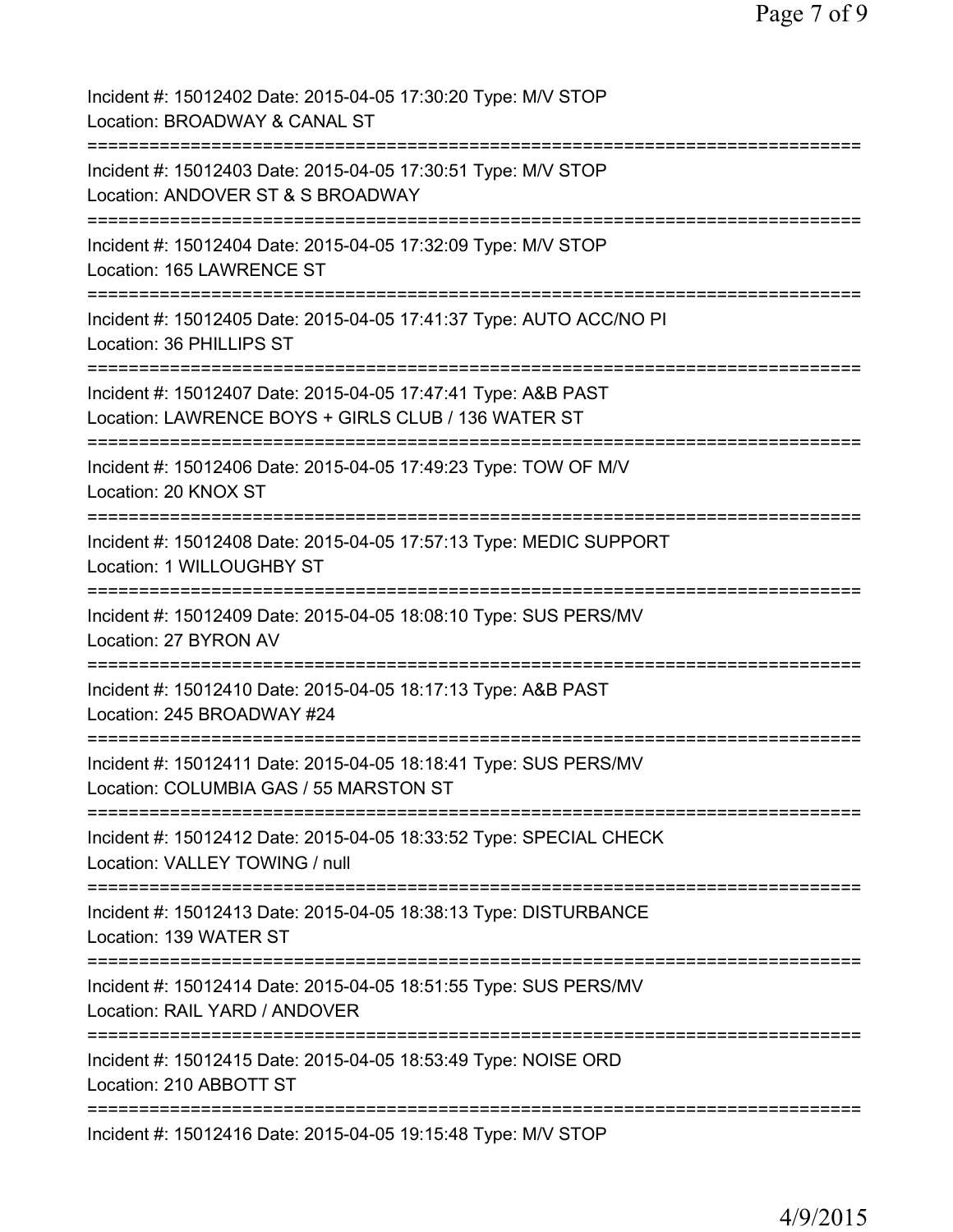Location: 265 MERRIMACK ST =========================================================================== Incident #: 15012417 Date: 2015-04-05 19:26:40 Type: ANIMAL COMPL Location: EXETER ST & OSGOOD ST =========================================================================== Incident #: 15012418 Date: 2015-04-05 19:58:44 Type: DISTURBANCE Location: RAILROAD ST =========================================================================== Incident #: 15012419 Date: 2015-04-05 20:02:09 Type: M/V STOP Location: 205 BROADWAY =========================================================================== Incident #: 15012420 Date: 2015-04-05 20:21:29 Type: B&E/PAST Location: 23 DURANT ST =========================================================================== Incident #: 15012421 Date: 2015-04-05 20:38:52 Type: AUTO ACC/UNK PI Location: 262 WATER ST =========================================================================== Incident #: 15012422 Date: 2015-04-05 20:43:10 Type: MAL DAMAGE Location: FERRY ST & PROSPECT ST =========================================================================== Incident #: 15012423 Date: 2015-04-05 20:59:55 Type: DETAIL Location: 90 LOWELL ST =========================================================================== Incident #: 15012424 Date: 2015-04-05 21:01:06 Type: MEDIC SUPPORT Location: 354 S BROADWAY =========================================================================== Incident #: 15012425 Date: 2015-04-05 21:25:11 Type: DISTURBANCE Location: 381 CHESTNUT ST #99 =========================================================================== Incident #: 15012426 Date: 2015-04-05 21:32:30 Type: M/V STOP Location: MERRIMACK ST & PARKER ST =========================================================================== Incident #: 15012427 Date: 2015-04-05 21:41:27 Type: NOISE ORD Location: BARBER SHOP / 138 S UNION ST =========================================================================== Incident #: 15012428 Date: 2015-04-05 21:45:35 Type: UNWANTEDGUEST Location: 45 MAGINNIS AV =========================================================================== Incident #: 15012429 Date: 2015-04-05 21:52:29 Type: THREATS Location: 42 WHITE ST =========================================================================== Incident #: 15012430 Date: 2015-04-05 21:53:58 Type: UNWANTEDGUEST Location: 17 N PARISH RD